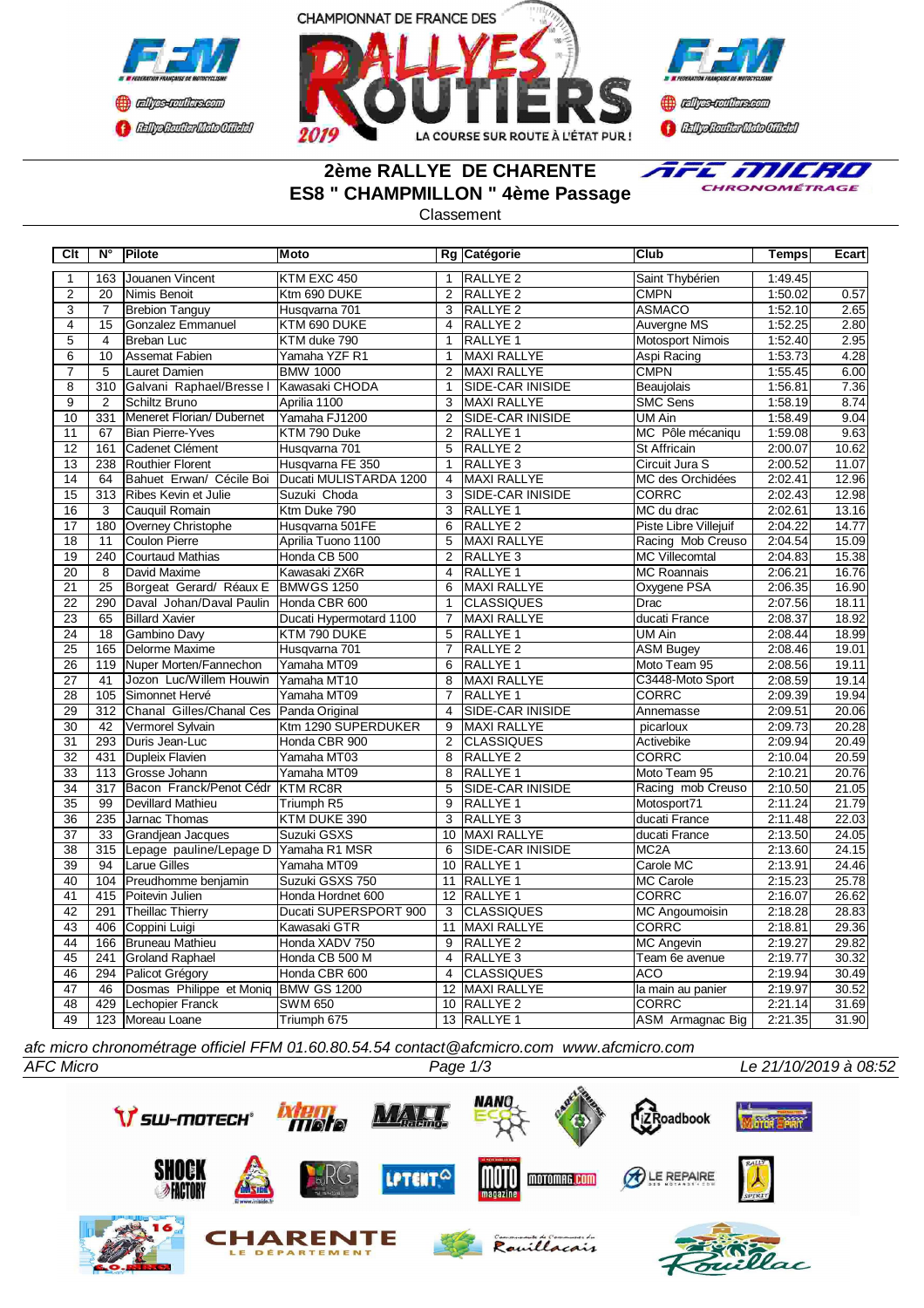





### 2ème RALLYE DE CHARENTE ES8 " CHAMPMILLON " 4ème Passage Classement



| $\overline{C}$ It | $N^{\circ}$      | Pilote                                   | <b>Moto</b>            |                 | Rg Catégorie            | <b>Club</b>            | <b>Temps</b> | <b>Ecart</b> |
|-------------------|------------------|------------------------------------------|------------------------|-----------------|-------------------------|------------------------|--------------|--------------|
| 50                | 411              | <b>I</b> Gate Damien                     | Triumph 675            |                 | 14 RALLYE 1             | <b>CORRC</b>           | 2:21.52      | 32.07        |
| 51                | 162              | Dupuis-Maurin Valeryane                  | Kawasaki ER6M          | 11              | RALLYE <sub>2</sub>     | Drac                   | 2:22.26      | 32.81        |
| 52                | 68               | Francois Nicolas                         | Yamaha R1              | 13              | <b>MAXI RALLYE</b>      | Grezac Moto Club       | 2:22.73      | 33.28        |
| $\overline{53}$   | 403              | Porcher Fabrice                          | Yamaha MT10            | 14              | MAXI RALLYE             | <b>CORRC</b>           | 2:22.92      | 33.47        |
| 54                | 51               | Pelaez Sylvain                           | Ducati Panigale V4     | 15              | MAXI RALLYE             | <b>CMPN</b>            | 2:23.63      | 34.18        |
| 55                | $\overline{27}$  | Vaugelade Jean-Pierre                    | Aprilia RSV4           | 16              | MAXI RALLYE             | <b>MC Argentonnais</b> | 2:23.87      | 34.42        |
| $\overline{56}$   | 292              | <b>Fortin Eric</b>                       | <b>BMW 80 GS</b>       | 5               | <b>CLASSIQUES</b>       | <b>MNO</b>             | 2:24.29      | 34.84        |
| 57                | 432              | <b>Richard David</b>                     | <b>KTM DUKE R</b>      | $\overline{12}$ | <b>RALLYE 2</b>         | <b>CORRC</b>           | 2:24.32      | 34.87        |
| 58                | 329              | Choin Albert/Bordas Patri                | Choda Suzuki GSXR 1000 | $\overline{7}$  | <b>SIDE-CAR INISIDE</b> | <b>UM Aube</b>         | 2:24.41      | 34.96        |
| $\overline{59}$   | 426              | Dubuc Pierre-Adrien                      | Kawasaki ER6           | 13              | <b>RALLYE 2</b>         | <b>CORRC</b>           | 2:25.20      | 35.75        |
| 60                | 439              | <b>Beneston Didier</b>                   | Honda CBR 600          | 6               | <b>CLASSIQUES</b>       | <b>CORRC</b>           | 2:25.72      | 36.27        |
| 61                | 164              | Pétuaud-létang Bruno/Del Husqvarna 701   |                        | 14              | <b>RALLYE 2</b>         | <b>PLV</b> Racing      | 2:26.09      | 36.64        |
| 62                | $\overline{54}$  | <b>Deburck Philippe</b>                  | <b>KTM Adventure</b>   | $\overline{17}$ | <b>MAXI RALLYE</b>      | Enduro Club de Ver     | 2:26.22      | 36.77        |
| 63                | 26               | <b>I</b> Connan Yannick                  | Aprilia Tuono 1100     | 18              | MAXI RALLYE             | ducati France          | 2:26.36      | 36.91        |
| 64                | 430              | Spinoza laurent                          | Honda CB 500           | $\overline{15}$ | <b>RALLYE 2</b>         | <b>CORRC</b>           | 2:26.88      | 37.43        |
| 65                | 407              | Boisserie Philippe/Dideric               | <b>BMW RT 1250</b>     | 19              | MAXI RALLYE             | <b>CORRC</b>           | 2:27.13      | 37.68        |
| 66                | 296              | Pigeat Richard                           | Ducati 900 SUPERSPORT  | $\overline{7}$  | <b>CLASSIQUES</b>       | Racing Mob Creuso      | 2:27.84      | 38.39        |
| 67                | 117              | Brousté Laurent                          | Triumph R 675          | 15              | <b>RALLYE 1</b>         | <b>MTTH</b>            | 2:27.95      | 38.50        |
| 68                | 303              | Crescenzo Sébastien                      | Honda CBR 900          | 8               | <b>CLASSIQUES</b>       | motosport71            | 2:28.40      | 38.95        |
| 69                | 402              | <b>Pauluis Patrick</b>                   | <b>KTM SUPERDUKE R</b> | $\overline{20}$ | <b>MAXI RALLYE</b>      | <b>CORRC</b>           | 2:28.45      | 39.00        |
| $\overline{70}$   | $\overline{58}$  | Bourgeois Frédéric                       | <b>KTM SUPERDUKE R</b> | 21              | <b>MAXI RALLYE</b>      | Carole MC              | 2:29.47      | 40.02        |
| $\overline{71}$   | 414              | <b>Blay Yohan</b>                        | <b>Honda CBRR</b>      | 16              | <b>RALLYE 1</b>         | CORRC                  | 2:29.48      | 40.03        |
| $\overline{72}$   | $\overline{21}$  | Maurel Eric                              | Aprilia Tuono 1100     | 22              | <b>MAXI RALLYE</b>      | Senas Durance          | 2:31.25      | 41.80        |
| $\overline{73}$   | 330              | Quilbault Jimmy/Pesenti S Honda CBR      |                        | 8               | SIDE-CAR INISIDE        | <b>MC Montgesnois</b>  | 2:31.91      | 42.46        |
| $\overline{74}$   | 167              | <b>Molinet Denis</b>                     | Kawasaki 650           | 16              | <b>RALLYE 2</b>         | Moto club Dauphino     | 2:34.08      | 44.63        |
| 75                | 412              | D'abrigeon Franck                        | Triumph 675            | 17              | <b>RALLYE 1</b>         | <b>CORRC</b>           | 2:35.67      | 46.22        |
| 76                | 325              | Eragne Olivier/Eragne Loi Yamaha FJ 1100 |                        | 9               | <b>SIDE-CAR INISIDE</b> | la main au panier      | 2:36.17      | 46.72        |
| $\overline{77}$   | 233              | <b>Colliot Philippe</b>                  | <b>KTM 390</b>         | 5               | <b>RALLYE 3</b>         | <b>Avenir Moto</b>     | 2:36.83      | 47.38        |
| $\overline{78}$   | 55               | Lamour Marc                              | <b>Honda CBRX</b>      | 23              | <b>MAXI RALLYE</b>      | MC DU VAL DE SE        | 2:36.85      | 47.40        |
| $\overline{79}$   | 59               | Stephan Pierre/Brunet Elo Triumph 1050   |                        | 24              | <b>MAXI RALLYE</b>      | Moto Team 95           | 2:36.86      | 47.41        |
| 80                | $\overline{246}$ | Dion Fabrice                             | Ktm DUKE 390           | 6               | <b>RALLYE 3</b>         | Fleur de lys           | 2:37.21      | 47.76        |
| 81                | 236              | Crescencio Pedro                         | Kawasaki NINJA 400     | $\overline{7}$  | <b>RALLYE 3</b>         | ASM-ACO                | 2:37.94      | 48.49        |
| 82                | 438              | <b>Streiff Laurent</b>                   | Yamaha FZR 600         | 9               | <b>CLASSIQUES</b>       | <b>CORRC</b>           | 2:37.97      | 48.52        |
| 83                | 401              | Monostori Michel                         | <b>BMW TMT2</b>        | 25              | <b>MAXI RALLYE</b>      | <b>CORRC</b>           | 2:38.74      | 49.29        |
| 84                | 400              | <b>Baudot Pascal</b>                     | <b>BMW 1150 GS</b>     | 26              | <b>MAXI RALLYE</b>      | <b>CORRC</b>           | 2:39.68      | 50.23        |
| 85                | 408              | Pouilloux Jerome                         | Yamaha R1 1000         | 27              | MAXI RALLYE             | <b>CORRC</b>           | 2:40.47      | 51.02        |
| 86                | 288              | Lachaize Philippe                        | Yamaha 600 XT          | 10              | <b>CLASSIQUES</b>       | MC des 2 Rives(24)     | 2:43.20      | 53.75        |
| 87                | 251              | Germanique Pascal                        | KTM DUKE 390           | 8               | RALLYE <sub>3</sub>     | MC Véro                | 2:43.39      | 53.94        |
| $\overline{88}$   | 419              | Rudyk Trystan                            | Suzuki GSR 750         | 18              | <b>RALLYE 1</b>         | <b>CORRC</b>           | 3:02.69      | 1:13.24      |
| 89                | 424              | Sirque Nicolas                           | <b>KTM DUKE 2</b>      |                 | 19 RALLYE 1             | <b>CORRC</b>           | 3:09.64      | 1:20.19      |
| 90                | 440              | <b>Proux Dominique</b>                   | Yamaha 125             | 11              | <b>CLASSIQUES</b>       | <b>CORRC</b>           | 3:15.37      | 1:25.92      |
| $\overline{91}$   | 410              | Gorka Christophe/Vacher                  | Yamaha FZ6             |                 | 20 RALLYE 1             | CORRC                  | 3:30.93      | 1:41.48      |

# **Non-Partants**

| 44  | Basello Florent/Forillère L Honda Africa Twin |                    | <b>IMAXI RALLYE</b> | <b>ICORRC</b> |  |
|-----|-----------------------------------------------|--------------------|---------------------|---------------|--|
| 322 | <b>ICapdeville Vincent/Fouet</b>              | Choda 1300         | ISIDE-CAR INISIDE   | ILMAP         |  |
|     | 413 Grammatico Loic                           | Honda CBRR         | <b>IRALLYE</b>      | <b>ICORRC</b> |  |
|     | 428 Kern Simon                                | <b>HYOSUNG 650</b> | lrallye 2           | ICORRC        |  |

*AFC Micro Page 2/3 Le 21/10/2019 à 08:52 afc micro chronométrage officiel FFM 01.60.80.54.54 contact@afcmicro.com www.afcmicro.com*